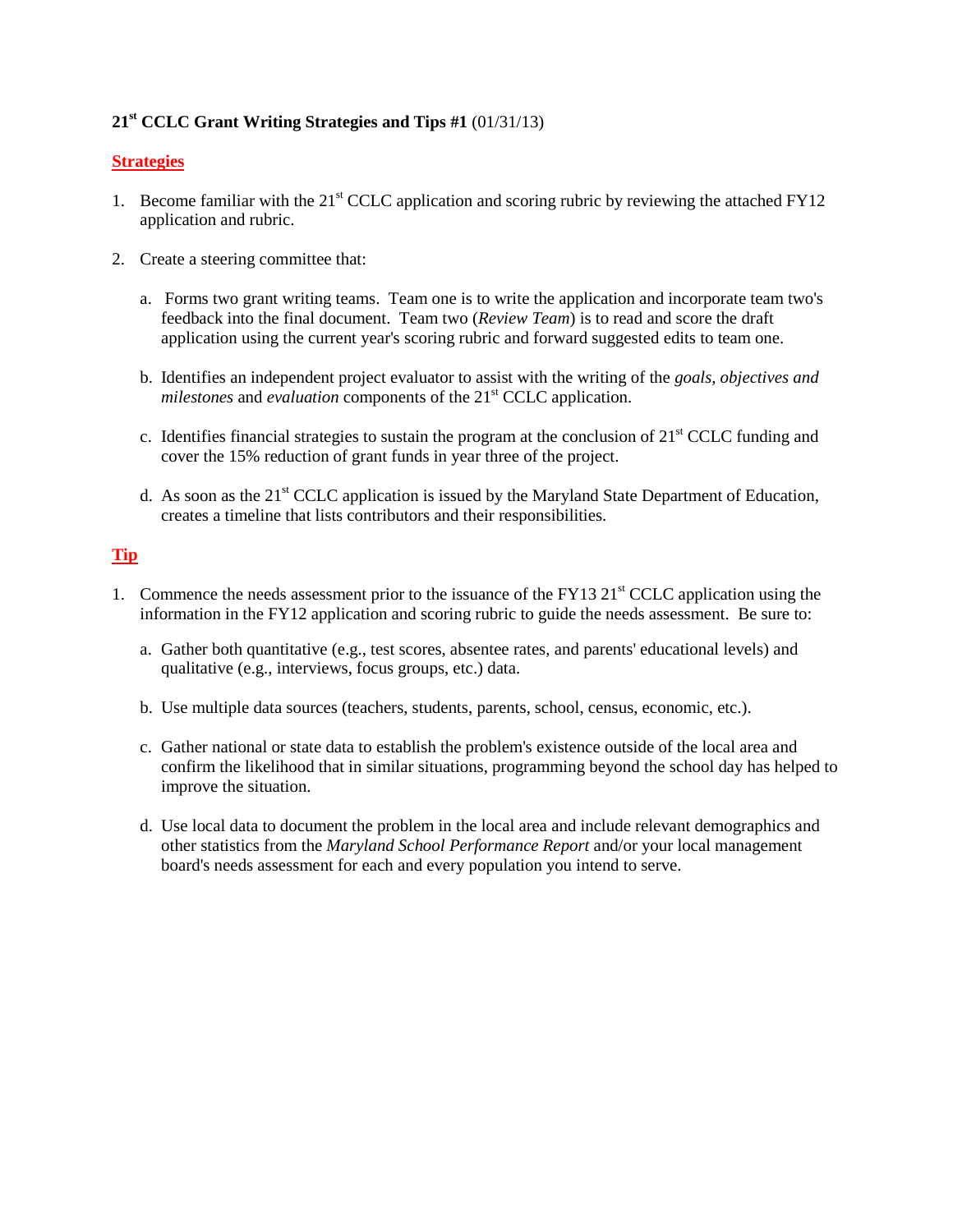## **21st CCLC Grant Writing Strategies and Tips #2** (02/07/13)

#### **Strategy**

- 1. Use needs assessment results to:
	- a. Identify the target populations and their needs.
	- b. Solicit additional partners and stakeholders, including educators from the targeted school(s), who have: 1) missions aligned with the purpose of the  $21<sup>st</sup> CCLC$  grant; 2) expertise working with the proposed target populations; 3) resources needed by the target populations and/or grant applicants; and 4) a history of working collaboratively with other agencies.

**Notes:** A 21<sup>st</sup> CCLC grant partner is an organization/agency that is actively engaged in the planning and implementation of the project and has a long-term commitment of resources (e.g., fiscal and human capital). A vendor providing a product or service, such as a series of dance lessons, with no other input or responsibility for the 21<sup>st</sup> CCLC project is not a partner.

c. Establish project goals, objectives, and milestones.

#### **Notes**:

**Goals, objectives, and milestones** are measurable, realistic, and outcome-oriented, referencing state, local or school-defined data or standards and identify the target population. **Every goal, objective, and milestone** is to describe a change in a target population. Statements that describe strategies or management issues are not proper **goals, objectives, or milestones**.

d. Form a subcommittee that includes educators from the targeted school(s) to review educational research and evaluation studies to identify potential research-based strategies/programs that meet the identified needs of the target populations.

- 1. Designate one person on the first grant writing team to be the lead writer and others as contributors so the application is written in one voice.
- 2. Include the project evaluator as a member of the second grant writing team (review team).
- 3. Have the first grant writing team write a draft of the *extent of need* and *goals, objectives, and milestones* components of the 21<sup>st</sup> CCLC application prior to the issuance of the FY13 request for proposals.
- 4. Have the *Grant Writing Review Team* read and score the aforementioned draft using the FY12 scoring rubric and provide feedback to team one.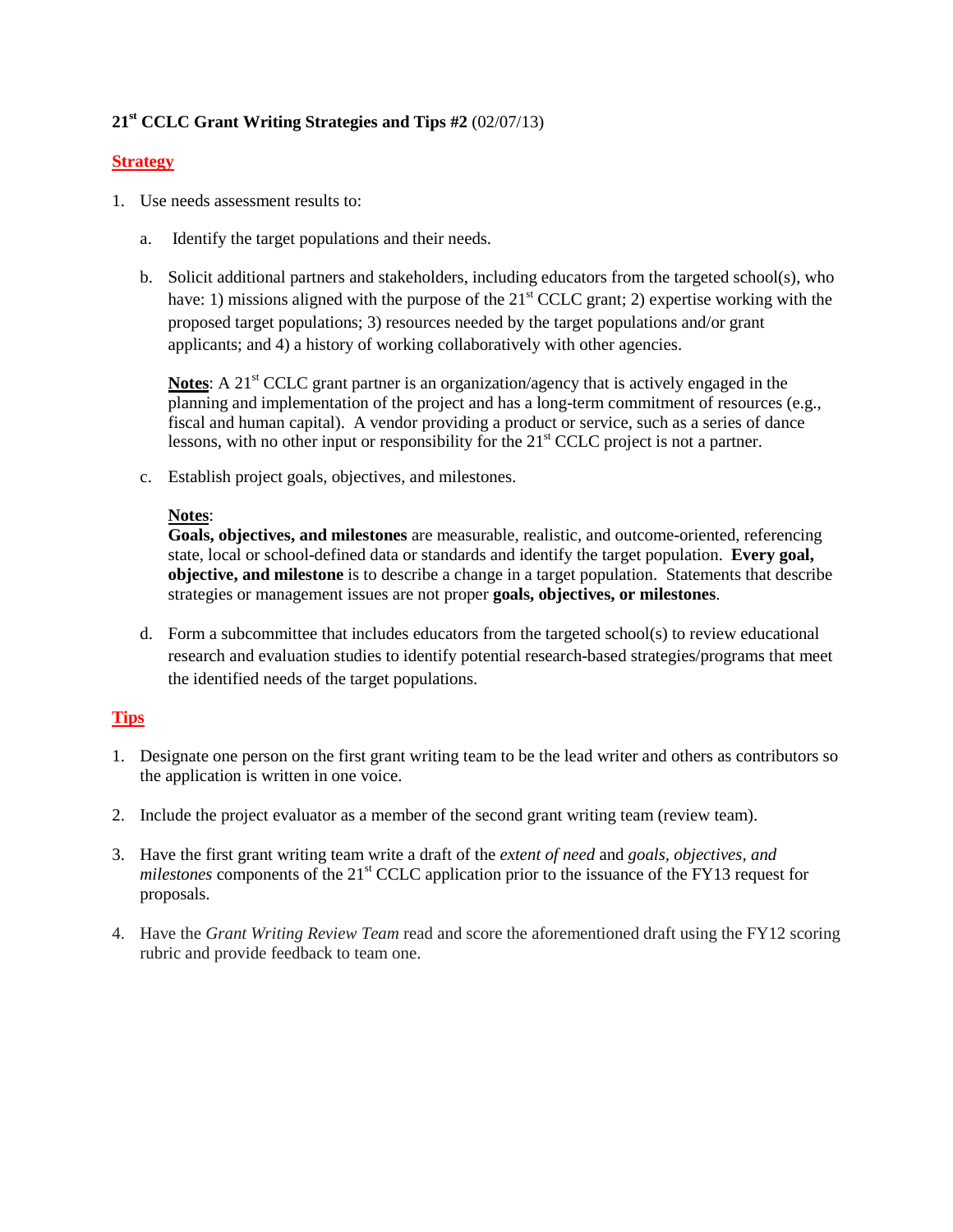## **21st CCLC Grant Writing Strategies & Tips #3** (02/14/13)

### **Strategies**

- 1. Survey students at the targeted school(s) to identify potential enrichment and service-learning activities. Visit the proposed  $21<sup>st</sup> CCLC$  project site(s) to ascertain which of the identified enrichment activities can be accommodated.
- 2. Survey the parents at the targeted school(s) to identify the types of services and resources they may need. Based upon survey results identify potential partners who have: 1) missions aligned with the purpose of the  $21<sup>st</sup> CCLC$  grant; 2) expertise providing the identified services; 3) the identified resources; and 4) a history of working collaboratively with other agencies.

### **Tip**

- 1. Prior to issuance of the  $21<sup>st</sup> CCLC RFP$ , go to the following websites and review the information on:
	- a. Service-learning at [http://www.marylandpublicschools.org/MSDE/programs/servicelearning/?WBCMODE=Presen%](http://www.marylandpublicschools.org/MSDE/programs/servicelearning/?WBCMODE=Presen%0d) [0d.](http://www.marylandpublicschools.org/MSDE/programs/servicelearning/?WBCMODE=Presen%0d)
	- b. Character education at [http://www.msde.maryland.gov/NR/rdonlyres/22DF6F65-9763-44EF-B086-](http://www.msde.maryland.gov/NR/rdonlyres/22DF6F65-9763-44EF-B086-B91687EE39A2/31685/CharacterEducation_ServiceLearning_2012_.pdf) [B91687EE39A2/31685/CharacterEducation\\_ServiceLearning\\_2012\\_.pdf.](http://www.msde.maryland.gov/NR/rdonlyres/22DF6F65-9763-44EF-B086-B91687EE39A2/31685/CharacterEducation_ServiceLearning_2012_.pdf)
	- c. Free meals and snack for school-year  $21<sup>st</sup>$  CCLC projects at [http://www.marylandpublicschools.org/NR/rdonlyres/22DF6F65-9763-44EF-B086-](http://www.marylandpublicschools.org/NR/rdonlyres/22DF6F65-9763-44EF-B086-B91687EE39A2/34228/IncorporatingMeals_Snacks_21stCCLCProgrom_Nov2012_.pdf) [B91687EE39A2/34228/IncorporatingMeals\\_Snacks\\_21stCCLCProgrom\\_Nov2012\\_.pdf.](http://www.marylandpublicschools.org/NR/rdonlyres/22DF6F65-9763-44EF-B086-B91687EE39A2/34228/IncorporatingMeals_Snacks_21stCCLCProgrom_Nov2012_.pdf)
	- d. Free meals for summer  $21<sup>st</sup>$  CCLC projects at [http://www.summerfood.usda.gov.](http://www.summerfood.usda.gov/)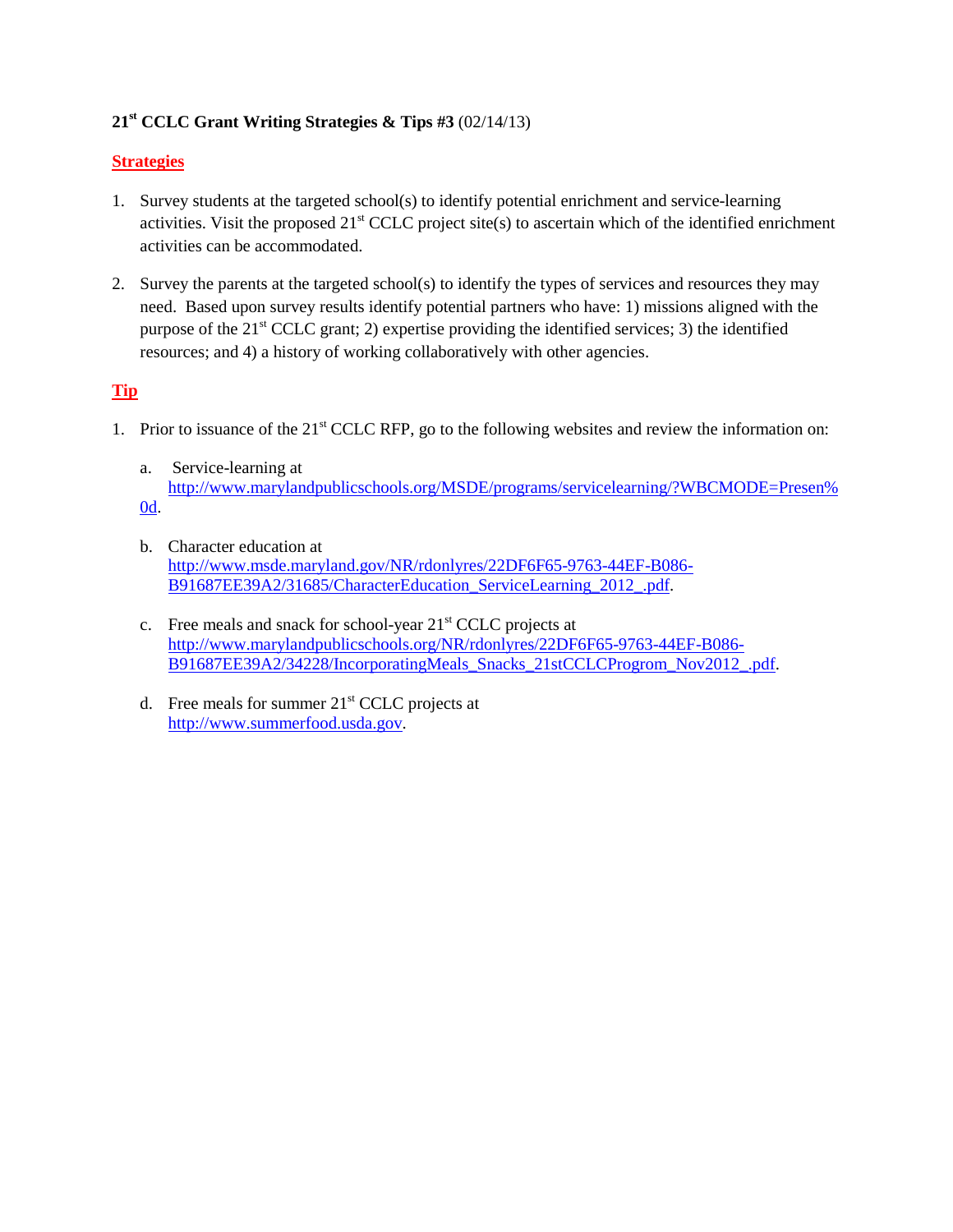### **21st CCLC Grant Writing Strategies & Tips #4** (02/21/13)

#### **Strategies**

1. **Thoroughly read the entire** *FY13 21st CCLC RFP* **and** *Scoring Rubric* by March 14, 2013, and be prepared to ask any clarifying questions regarding the application at one of the *Pre-Proposal Conferences listed below or* at the *Technical Assistance Webinar* on Thursday, March 28, 2013 from 9:00 a.m. until 12:00 p.m.

Pre-Proposal Conferences will be held from 9:30 a.m. until 1:00 p.m. in:

- a. Prince George's County on Thursday, March 14, 2013;
- b. Allegany County on Tuesday, March 19, 2013; and
- c. Kent County on Tuesday, March 26, 2013.
- 2. Have both the grant writing team and the grant writing review team peruse the *FY13 21st CCLC RFP* and *Scoring Rubric* **as soon as possible since there are salient changes to these documents**.

- 1. Email the *FY13 21st CCLC RFP* and *Scoring Rubric* to your potential partners.
- 2. Review the *Summary of Dates* on page one of the 21st CCLC RFP.
- 3. Peruse and become familiar with the *Priorities* (pages 2-3) and *Funding and Length of Grant* (page 3) components of the 21<sup>st</sup> CCLC RFP.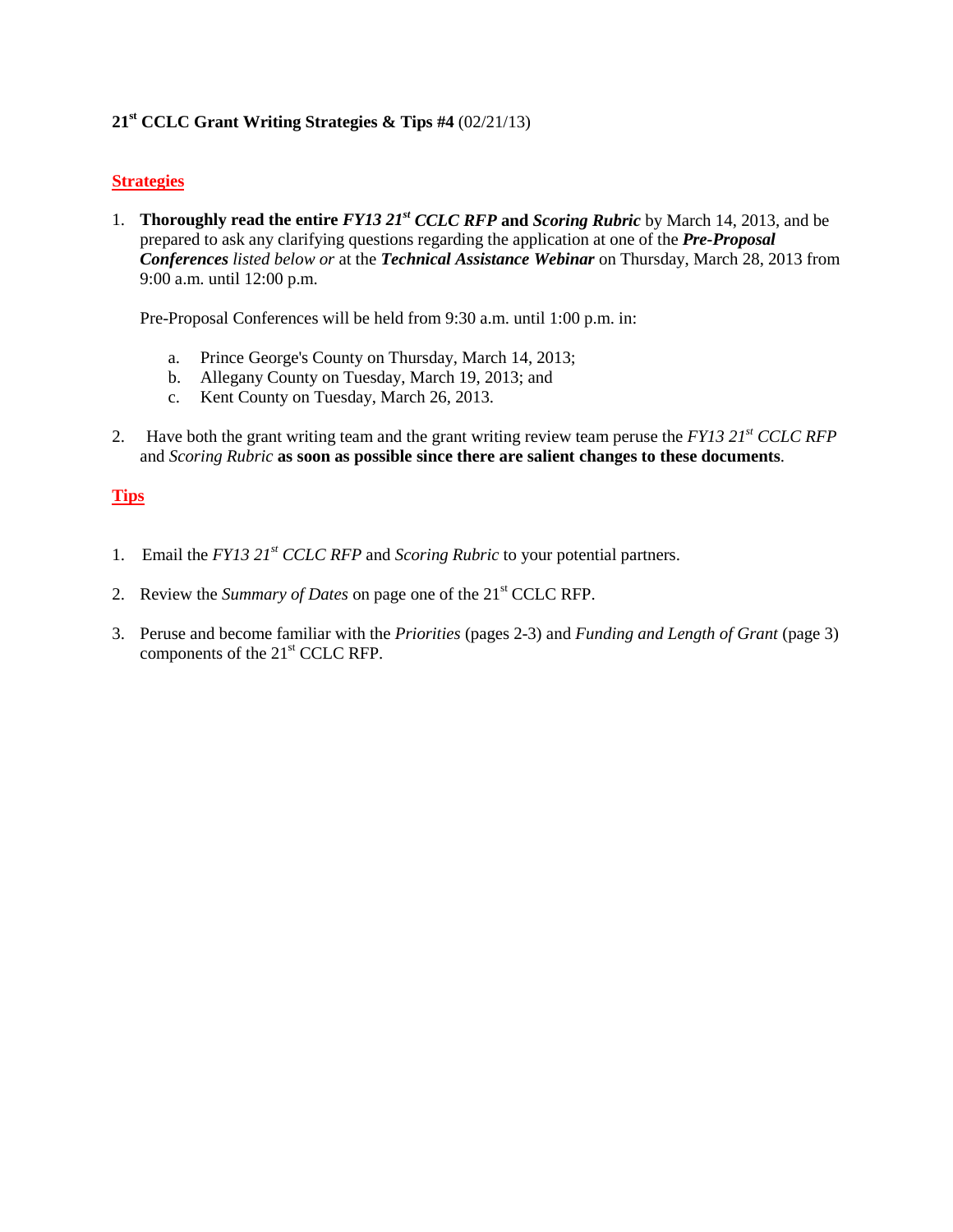### **21st CCLC Grant Writing Strategies & Tips #5** (02/28/13)

### **FY13 21st CCLC RFP Highlight**

The FY13  $21^{\text{st}}$  CCLC RFP states that grantees will be funded at 100% the first year, 100% the second year, 85% the third year, 75% the fourth year, and 50% the fifth year depending on availability of funding.

#### **Strategy**

- 1. Form a supplemental funding subcommittee that includes partners and educators from the targeted school(s) to seek supplemental funds to augment  $21<sup>st</sup> CCLC$  funding.
- **Note**: Grantees receiving 21<sup>st</sup> CCLC funding may need supplemental funding for two reasons. First, they may need funds to cover the reduction of 21<sup>st</sup> CCLC funding in years three through five. Lastly, they may need funding to sustain their projects at the end of the five year 21<sup>st</sup> CCLC funding cycle.

For a list of potential supplemental funding sources, go to <http://www.marylandpublicschools.org/MSDE/programs/21centurycommunity> and click on *Potential Funding Sources*. Grantees may seek these funds to meet the two aforementioned funding needs as well as to assist them in the implementation of their service learning projects. Applicants not awarded 21<sup>st</sup> CCLC funds may seek these funds for extended learning opportunities.

- 1. Keep a copy of the latest draft of your application on at least two different devices (e.g., a computer hard drive and an USB flash drive or on two different USB flash drives).
- 2. Save your work every 15 minutes to both devices.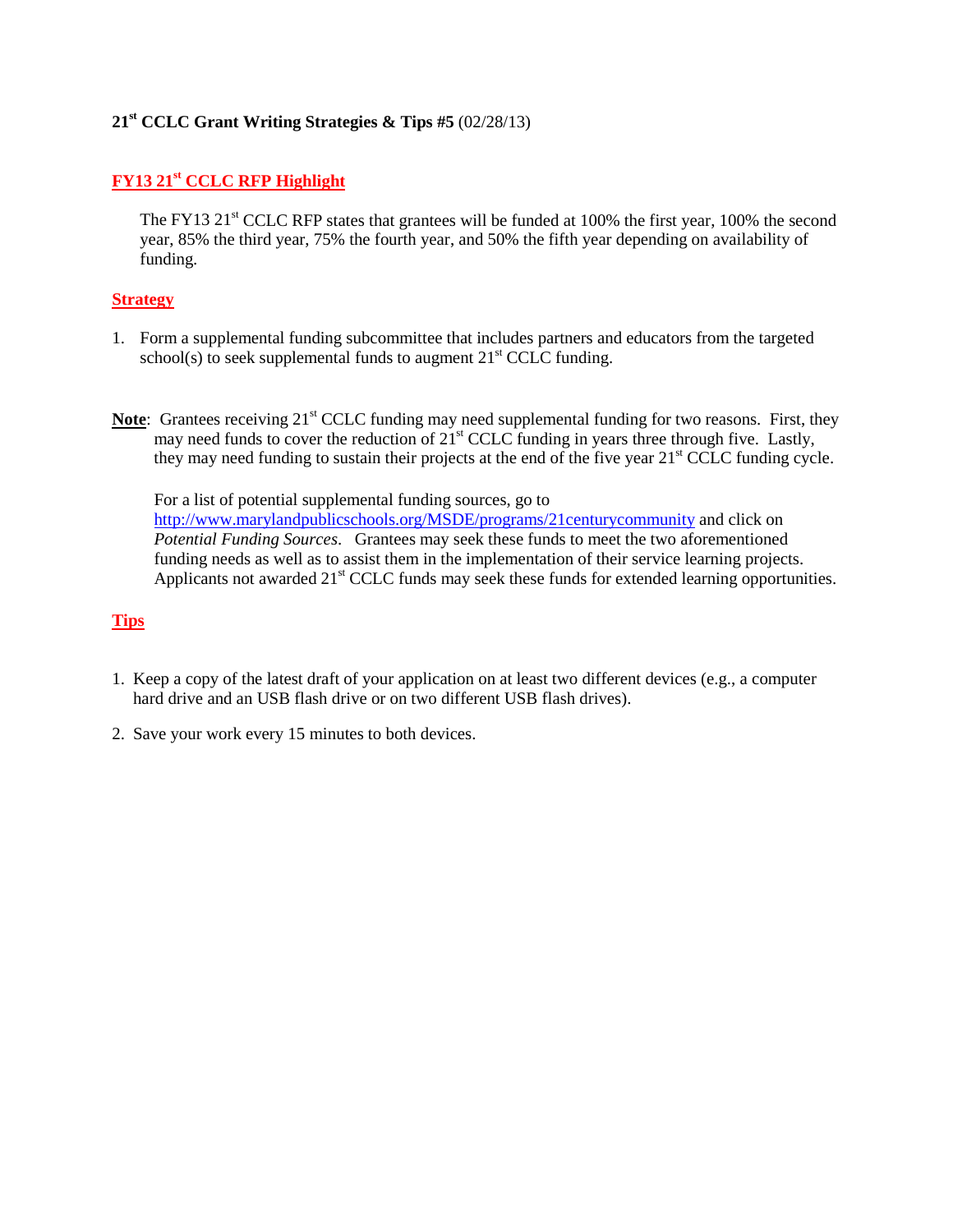### **21st CCLC Grant Writing Strategies & Tips #6** (03/07/13)

### **FY13 21st CCLC RFP Highlight**

The FY13  $21<sup>st</sup>$  CCLC RFP states that a compelling proposal will have a clearly defined problem supported by a needs assessment. A needs assessment is a systematic review of information collected from a variety of referenced sources and prioritized for action in the proposal.

#### **Strategies**

- 1. Attend at least one of the following 21<sup>st</sup> CCLC Pre-Proposal conferences from 9:30 a.m. until 1:00 p.m. on:
	- a. **Thursday, March 14, 2013** at Prince George's County Board of Education Auditorium, Sasscer Administration Building, 14201 School Lane, Upper Marlboro, Maryland 20772;
	- b. **Tuesday, March 19, 2013** at Frostburg State University, 101 Braddock Road, Lane University Center, Atkinson Room, Frostburg, Maryland 21532; and
	- c. **Tuesday, March 26, 2013** at Kent County Public Schools, Board of Education Office, 5608 Boundary Avenue, Rock Hall, Maryland 21661**.**
	- **Note:** Thoroughly read the entire 21<sup>st</sup> CCLC RFP and *Scoring Rubric* by March 14, 2013, and be prepared to ask any clarifying questions regarding the application and rubric at one of the preproposal conferences.
- 2. Very strongly encourage the lead grant writer and a member of the grant review team to attend one of the  $21<sup>st</sup>$  CCLC pre-proposal conferences.

### **Tip**

# 1. **Apply to be a 21st CCLC reviewer**

**Note:** After reading and scoring several 21<sup>st</sup> CCLC proposals, each reviewer gains insights on how to write a better application. For more detailed information regarding the reviewer application process, go to<http://www.marylandpublicschools.org/MSDE/programs/21centurycommunity> .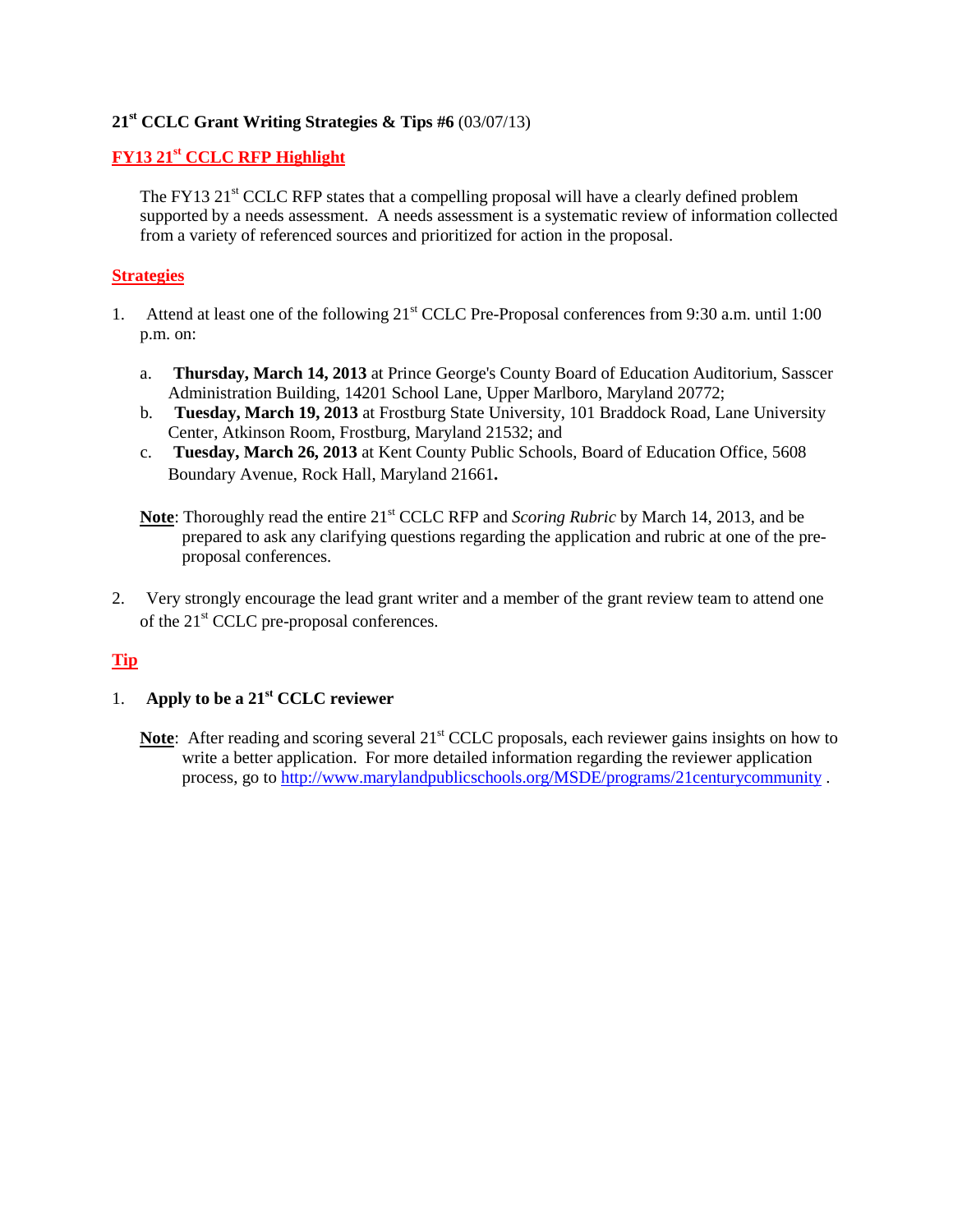## **21st CCLC Grant Writing Strategies & Tips #7** (03/13/13)

### **Strategy**

1. Form two grant writing teams. Team one is to write the application. Team two (*Review Team*) is to read and score the draft application using the new FY13 scoring rubric and forward suggested edits to team one. Team one then incorporates the review team's feedback into the final document.

# **Tips**

- 1. Follow meticulously the RFP guidelines and directions and: 1) use tables or charts to illustrate information or display data; 2) define all acronyms; 3) cite data and other sources; and 4) document the need for the proposed project with data.
- 2. Solicit input frequently from partners, key stakeholders, educators from the targeted school(s), and the target populations.

**Grant Writing Resources** (located at <http://www.marylandpublicschools.org/MSDE/programs/21centurycommunity> )

- 1. Partner selection
- 2. Research-based programs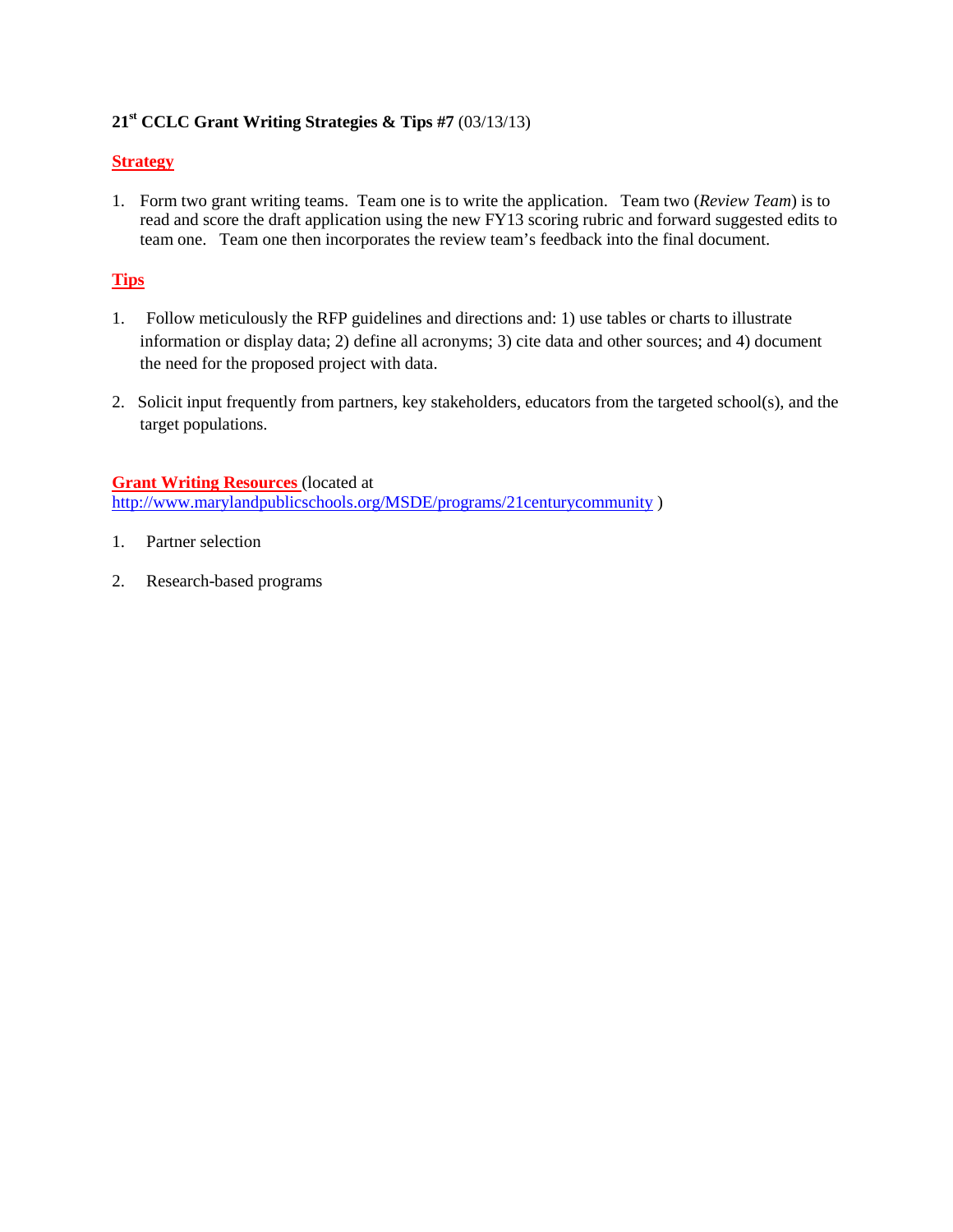## **21st CCLC Grant Writing Strategies & Tips #8** (03/21/13)

### **Strategies**

1. Thoroughly read the entire 21st CCLC RFP and *Scoring Rubric* by Wednesday, March 27, 2013, and be prepared to participate in the **21st CCLC Technical Assistance Webinar** on Thursday, March 28, 2013 from 9:00 a.m. – 12:00 p.m.

 For login information, go to <http://www.marylandpublicschools.org/MSDE/programs/21centurycommunity> .

2. Strongly encourage the principal or his/her designee from each targeted school to attend all planning and steering committee meetings. Principals/designees need to be actively involved in the planning of the proposed programs. Principals'/designees' expertise are needed in establishing major program policies, reviewing quarterly milestones and annual evaluation reports, and making recommendations for programmatic change.

- 1. After developing project goals, objectives, and milestones, have your evaluator and the grant writing review team use the new scoring rubric to verify that these outcomes contain all required elements.
- 2. Get the required signatures and letters of commitment from all project partners and principals of participating schools prior to Friday, April 19, 2013.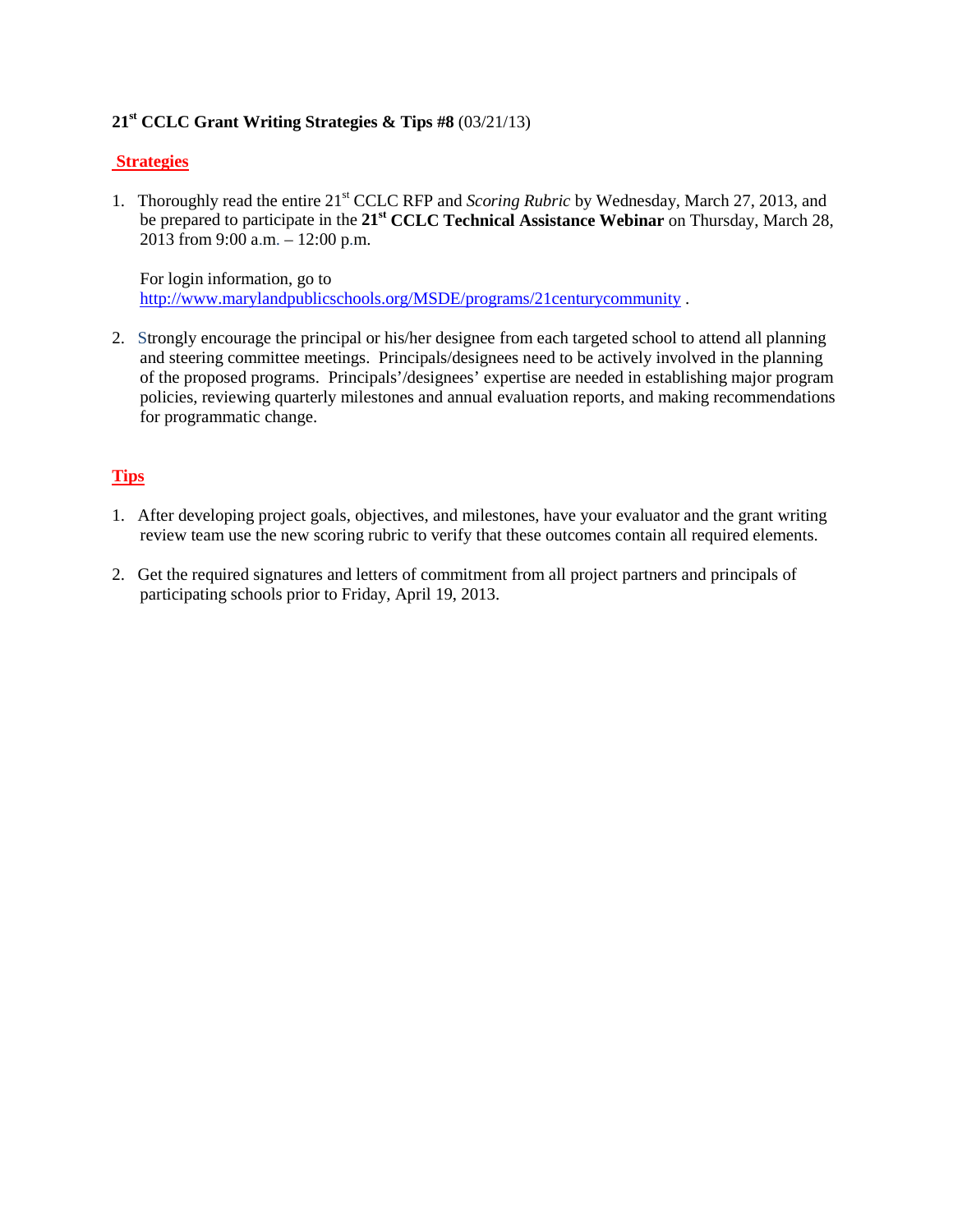## **21st CCLC Grant Writing Strategies & Tips #9** (03/27/13)

### **21st CCLC Grant Writing Strategy Highlight**

Thoroughly read the entire 21<sup>st</sup> CCLC RFP and *Scoring Rubric* by Wednesday, March 27, 2013, and be prepared to participate in the **21st CCLC Technical Assistance Webinar** on Thursday, March 28, 2013 from 9:00 a.m. – 12:00 p.m.

Click on the link below for login information.

[http://www.marylandpublicschools.org/MSDE/programs/21centurycommunity/webinar\\_2013.htm](http://www.marylandpublicschools.org/MSDE/programs/21centurycommunity/webinar_2013.htm)

## **Strategies**

- 1. Identify potential partners who have: 1) missions aligned with the applicants; 2) expertise working with the target population(s); 3) resources needed by the target population(s) and/or applicants; and 4) **a history of working collaboratively with other agencies**.
- 2. Invite potential partners to a grant overview informational session where: 1) the purpose and requirements of the 21<sup>st</sup> CCLC grant and needs assessment results are shared; 2) their questions are answered; and 3) and as appropriate, they are invited to form a partnership with the applicants.

- 1. If possible, submit your 21<sup>st</sup> CCLC application at least one day prior to the Tuesday, April 30, 2013 deadline.
- 2. Have the budget calculations verified by at least one individual not involved with the development of the grant.